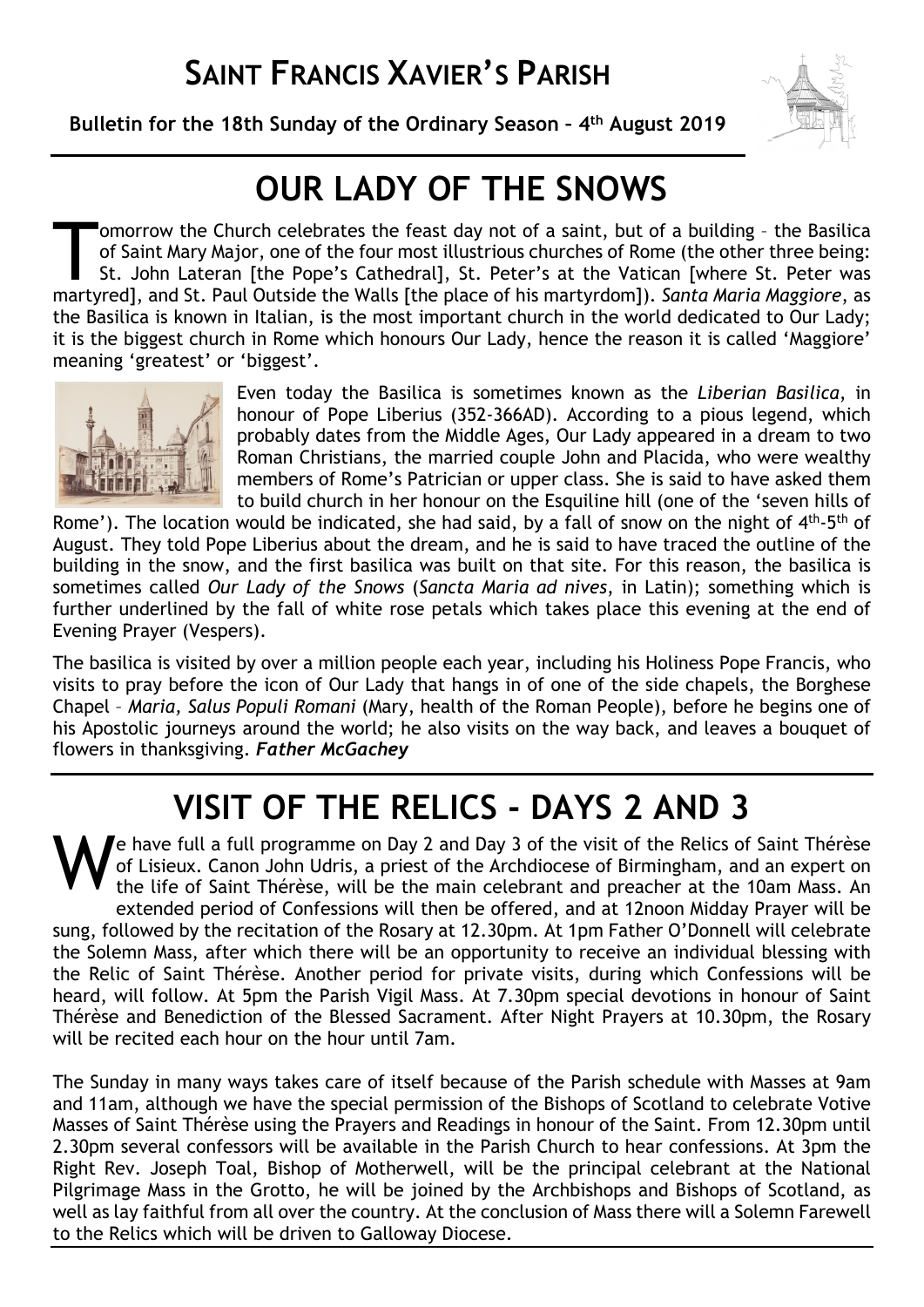## **DEVOTIONS IN HONOUR OF OUR LADY AND BENEDICTION OF THE BLESSED SACRAMENT**

this evening at 6pm. Please join us if you can.

# **ANNUAL SOLEMN NOVENA TO SAINT THÉRÈSE**

Continues on Wednesday of this week at 7pm. The devotions will include the Litany of Saint Thérèse, the Novena Prayers, veneration of the Relic and conclude with Benediction of the Blessed Sacrament.

## **NEW PUBLICATION**



**A FEW MOMENTS WITH CHRIST IN THE BLESSED SACRAMENT**

Given the hours that the Blessed Sacrament is exposed here each day, and in response to many requests over the years, we have compiled a book of prayers for visits to the Eucharistic Lord. The book also includes wisdom from the Saints about the Blessed Sacrament. It is on sale in the Church porch, price £2.00 each. As ever, all the profits from the sale of the book will be used for the upkeep of the Grotto.

### **THURSDAY 15th AUGUST - SOLEMNITY OF THE ASSUMPTION OF OUR LADY INTO HEAVEN**

Since we will have begun our Solemn Novena to Saint Thérèse, there will be no Vigil Mass here on Wednesday 14<sup>th</sup> August. Instead there will be three Masses on the 15<sup>th</sup> August: 10am, 1pm during which the Sacrament of the Sick will be offered to anyone who would wish to receive it, and 7pm in the evening.

## **DIARY DATES**

- **Tuesday 13th August** Monthly pilgrimage in honour of Our Lady of Fatima. Rosary Procession in the Grotto 7.30pm, Mass in the Parish Church with Benediction of the Blessed Sacrament. Celebrant this month is Father Michael Kane, Parish Priest of St. Augustine's, Coatbridge.
- **Thursday 15th August**  Solemnity of the Assumption. Holyday of Obligation. Mass for the Sick at 1pm.
- **Sunday 19th August** Annual Grandparents' Pilgrimage Mass 3pm. Celebrant Bishop Joseph Toal. Followed by Rosary Procession and Benediction.
- **Saturday 25th August**  Pilgrimage in honour Saint Philomena, Wonder-worker. Holy Mass 11.30am. Confessions. Novena Prayers at the Shrine of Saint Philomena, 3pm Rosary and Benediction. Note there will be no 10am Mass today.

**CALENDAR – Monday** is the Feast of the **Dedication of the Basilica of St. Mary Major** in Rome. **Tuesday** is the **Solemnity of the Transfiguration of Our Lord**. The Pope, **Saint Sixtus II and his companions**, who were martyred in 258AD are remembered on **Wednesday**. On **Thursday** of this week we celebrate the memorial of the Spaniard, **St.**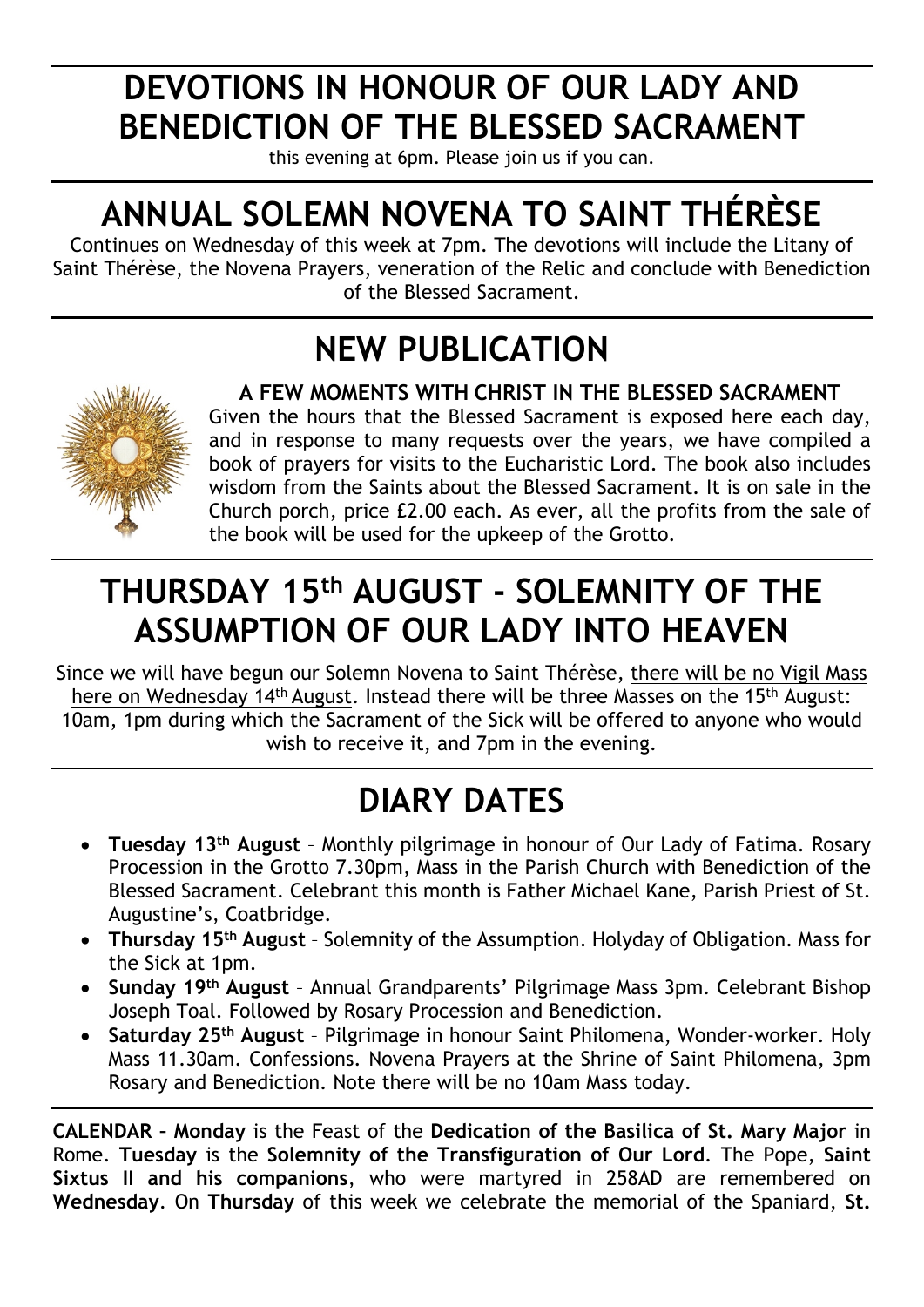**Dominic**. **Friday** is the memorial of the martyr of Auchwitsz, **Teresa Benedicta of the Cross**. **St. Lawrence**, Deacon and martyr's feast falls on **Saturday**.

| <b>SUNDAY</b><br>3RD AUGUST                                                                    | 8.00am<br>9.00am<br>11.00am<br>12noon<br>6.00 <sub>pm</sub>                                                                             | The Church opens<br>Holy Mass for the Eighteenth Sunday of the Ordinary Season<br>Holy Mass for the Eighteenth Sunday of the Ordinary Season<br>Exposition of the Blessed Sacrament in the Glass Chapel until 5pm<br>Devotions in honour of Our Lady with Rosary and Benediction                                                                                                                                |
|------------------------------------------------------------------------------------------------|-----------------------------------------------------------------------------------------------------------------------------------------|-----------------------------------------------------------------------------------------------------------------------------------------------------------------------------------------------------------------------------------------------------------------------------------------------------------------------------------------------------------------------------------------------------------------|
| <b>MONDAY</b><br>4 <sup>TH</sup> AUGUST<br><b>SAINT BRENDAN'S</b><br><b>MOTHERWELL</b>         | 9.00am<br>9.35am<br>10.00am<br>10.30am<br>12.35pm<br>1.00 <sub>pm</sub><br>1.00 <sub>pm</sub><br>1.45 <sub>pm</sub><br>7.00pm<br>8.00pm | The Church opens today, and on each day of the week<br>The Holy Rosary<br><b>Holy Mass</b><br>Exposition of the Blessed Sacrament in the Glass Chapel<br>The Holy Rosary<br>Holy Mass in the Parish Church<br>Holy Mass for Saint Brendan's, Motherwell (Fr. Ness)<br>Confessions until 2.15pm<br>Rosary in the Parish Church for Marie Murphy<br>Evening Prayer and Benediction in the Glass Chapel (Fr. Ness) |
| <b>TUESDAY</b><br><b>5TH AUGUST</b><br><b>SAINT JAMES THE</b><br>GREATER,<br><b>COATBRIDGE</b> | 9.35am<br>10.00am<br>10.30am<br>12.35pm<br>1.00 <sub>pm</sub><br>1.00 <sub>pm</sub><br>1.45 <sub>pm</sub><br>8.00pm                     | The Holy Rosary<br>Reception of Remains and Requiem Mass for Marie Murphy<br>Exposition of the Blessed Sacrament in the Glass Chapel until 8pm<br>The Holy Rosary<br>Holy Mass in the Parish Church<br>Holy Mass for Saint James the Greater, Coatbridge (Fr. Gilhooley)<br>Confessions until 2.15pm<br>Evening Prayer and Benediction in the Glass Chapel (Fr. McGachey)                                       |
| <b>WEDNESDAY</b><br>6 <sup>TH</sup> AUGUST<br><b>OUR LADY OF GOOD</b><br><b>AID CATHEDRAL</b>  | $9.35$ am<br>10.00am<br>10.30am<br>12.35pm<br>1.00 <sub>pm</sub><br>1.00 <sub>pm</sub><br>1.45pm<br>7.00pm<br>8.00pm                    | The Holy Rosary<br><b>Holy Mass</b><br>Exposition of the Blessed Sacrament in the Glass Chapel until 6pm<br>The Holy Rosary<br>Holy Mass in the Parish Church<br>Holy Mass for Our Lady of Good Aid Cathedral, Motherwell<br>Confessions until 2.15pm<br>SOLEMN NOVENA TO SAINT THÉRÈSE - WEEK 2 (Fr. O'Donnell)<br>Evening Prayer and Benediction (Fr. Chromy)                                                 |
| <b>THURSDAY</b><br><b>7TH AUGUST</b><br><b>OUR LADY OF</b><br>LOURDES, EAST<br><b>KILBRIDE</b> | $9.35$ am<br>10.00am<br>11.30am<br>12.35am<br>1.00 <sub>pm</sub><br>1.00 <sub>pm</sub><br>1.45 <sub>pm</sub><br>8.00pm                  | The Holy Rosary<br><b>Holy Mass</b><br>Exposition of the Blessed Sacrament in the Glass Chapel till 6pm<br>The Holy Rosary<br><b>Holy Mass</b><br>Holy Mass for Our Lady of Lourdes, East Kilbride (Fr. Wylie)<br>Confessions<br><b>Evening Prayer and Benediction (Fr. Wylie)</b>                                                                                                                              |
| <b>FRIDAY</b><br>8 <sup>TH</sup> AUGUST                                                        | $9.35$ am<br>10.00am<br>10.30am<br>1.00pm<br>1.45 <sub>pm</sub>                                                                         | <b>Stations of the Cross</b><br><b>Holy Mass</b><br>Exposition of the Blessed Sacrament in the Glass Chapel till 4pm<br><b>Holy Mass</b><br><b>Confessions</b>                                                                                                                                                                                                                                                  |
| <b>SATURDAY</b><br>9 <sup>TH</sup> AUGUST                                                      | $9.35$ am<br>10.00am<br>10.30am                                                                                                         | The Holy Rosary<br><b>Holy Mass</b><br>Exposition of the Blessed Sacrament in the Glass Chapel - 4.30pm                                                                                                                                                                                                                                                                                                         |